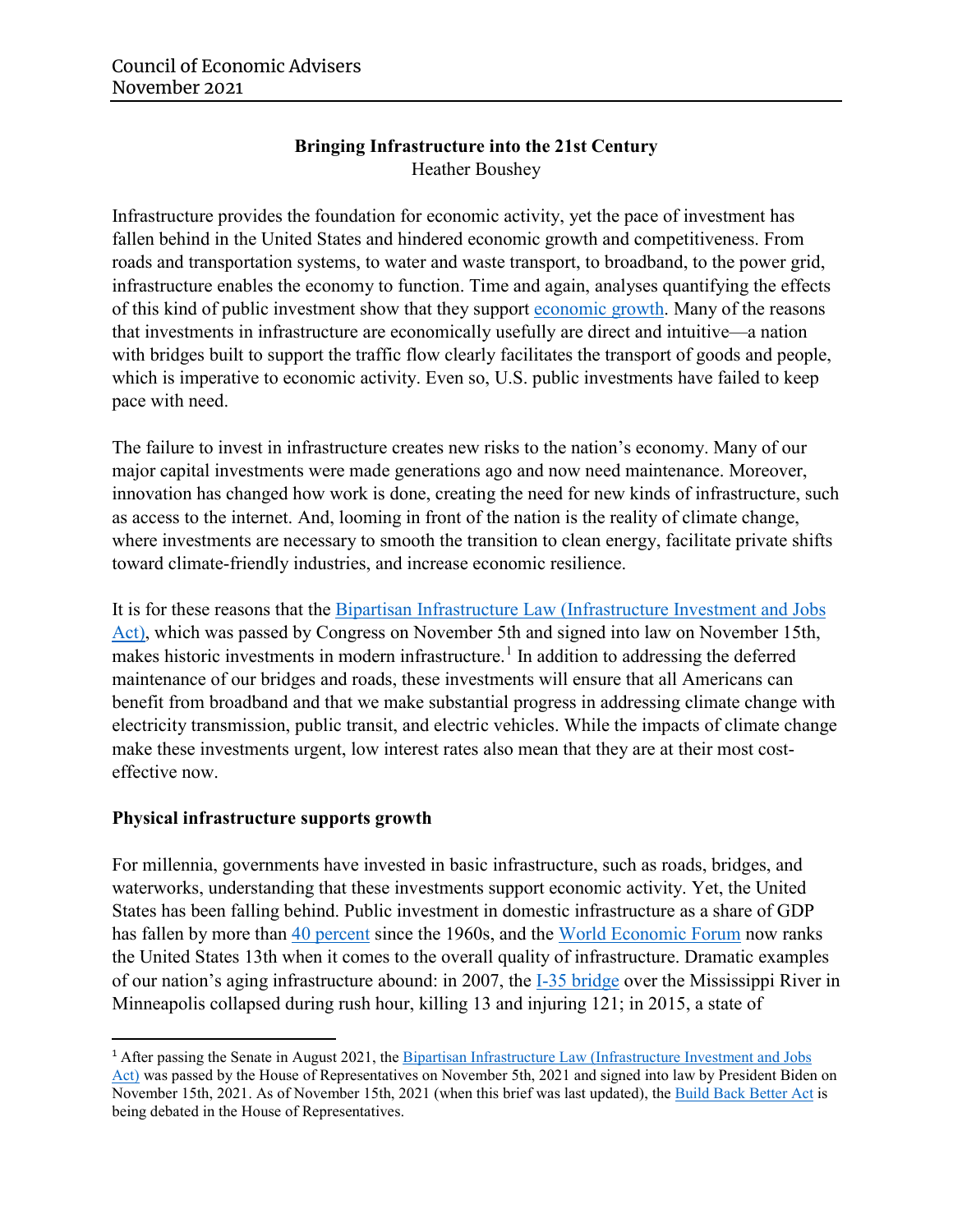emergency was declared in **Flint**, Michigan as citizens learned that their water supply contained toxic levels of lead; and in 2020, the COVID-19 pandemic revealed the harms caused to businesses and families without access to [broadband](https://www.brookings.edu/blog/the-avenue/2020/03/30/covid-19-proves-we-need-to-continue-upgrading-americas-broadband-infrastructure/) [internet.](https://www.weforum.org/agenda/2020/04/coronavirus-covid-19-pandemic-digital-divide-internet-data-broadband-mobbile/)

Our infrastructure also fails in more routine ways. The [American Society of Civil Engineers](https://infrastructurereportcard.org/) estimates that one out of 14 of the nation's bridges—more than 45,000—are in poor condition, along with one in five miles of roads. At the same time, costs of congestion are mounting. In many U.S. cities, roads are congested for more than four hours each day, causing travel delays and unreliability (Figure 1). In 2017, the aggregate cost of congestion for commuters reached almost \$160 billion (Figure 2).

# Figure 1. Average hours of traffic congestion per day in U.S. cities, 2019



Source: Department of Transportation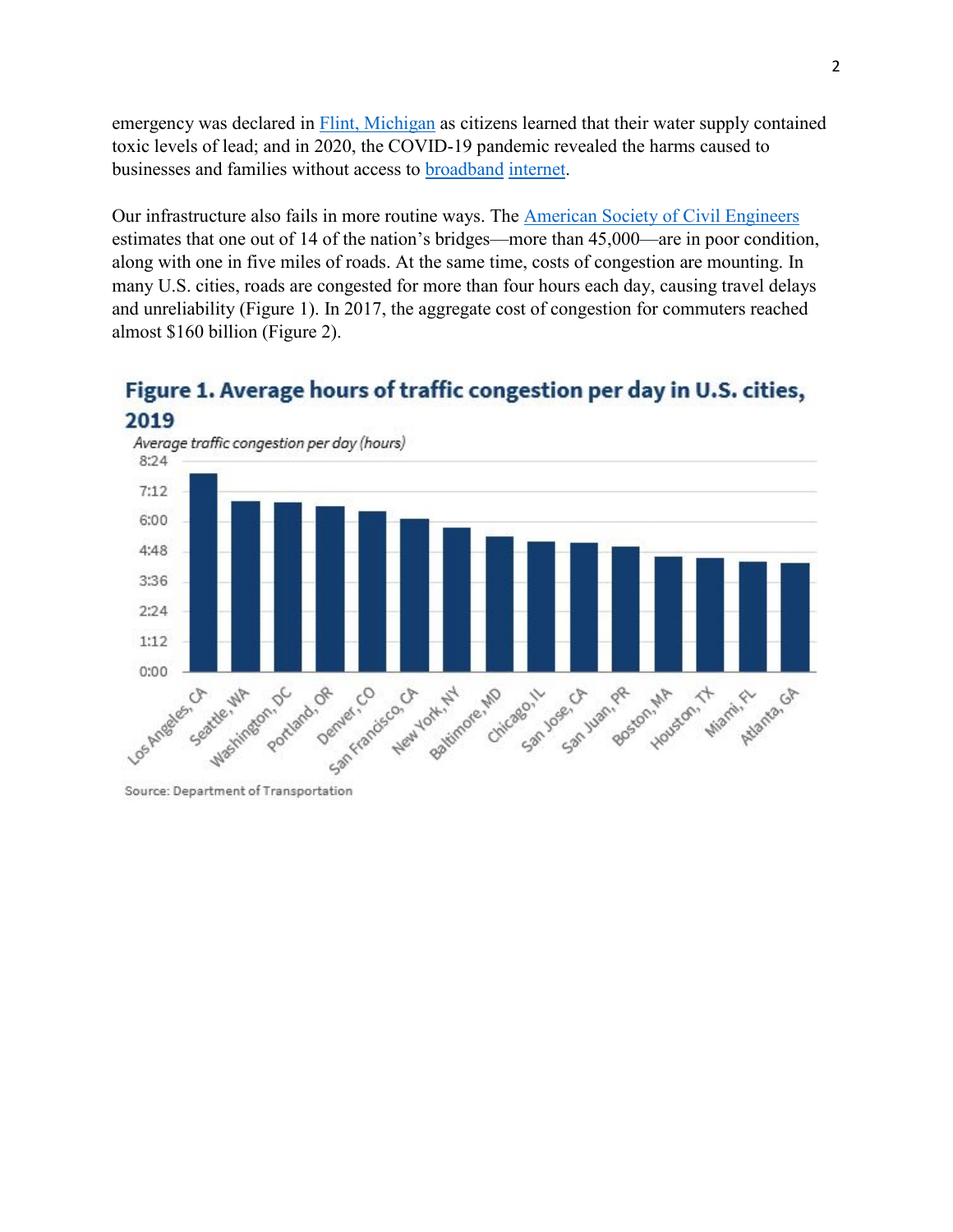



Source: Texas A&M Transportation Institute, CEA Calculations

The implications of congestion go beyond productivity. More than [30,000 people](https://crashstats.nhtsa.dot.gov/Api/Public/ViewPublication/813115) die in traffic accidents on U.S. roads each year, and motor vehicle crashes are the [leading cause of death](https://www.nejm.org/doi/full/10.1056/nejmsr1804754) among children. Measures as basic as improving road safety and investing in appropriate infrastructure can [decrease mortality.](https://link.springer.com/article/10.1007/s00068-015-0544-6)

Routine failures of infrastructure also include the water system, as lead pipes still service [millions](https://www.awwa.org/Resources-Tools/Resource-Topics/Contaminants-of-Concern/Lead) of people. Removing these pipes has important economic benefits; an analysis from the [Minnesota Department of Health](https://www.health.state.mn.us/communities/environment/water/docs/leadreport.pdf) found that removing the two most significant sources of lead over 20 years would have benefits twice as large as the costs, with improved population mental acuity and IQ ultimately increasing lifetime productivity, earnings, and taxes paid. Human exposure to lead has *irreversible health effects*; there is no safe level of exposure for children.

And while the COVID-19 pandemic made clear to businesses and families the importance of broadband internet for growing a business, participating in work, or attending school, [millions](https://www.fcc.gov/reports-research/reports/broadband-progress-reports/2020-broadband-deployment-report) of Americans remain without access, either due to high costs or limited availability in the place where they live. Even before the pandemic, researchers found that broadband internet adoption in rural areas had [economic benefits,](https://www.sciencedirect.com/science/article/abs/pii/S0308596114000949) potentially increasing income growth, the number of firms, and total employment numbers, while decreasing unemployment growth.

In an analysis of 68 [studies](https://onlinelibrary.wiley.com/doi/abs/10.1111/joes.12037) between 1983 and 2008, economists find that across various kinds of infrastructure, for each 10 percent increase in public capital supplied at the central government level, national output grew by 0.8 percent in the short run and 1.2 percent in the long run. Much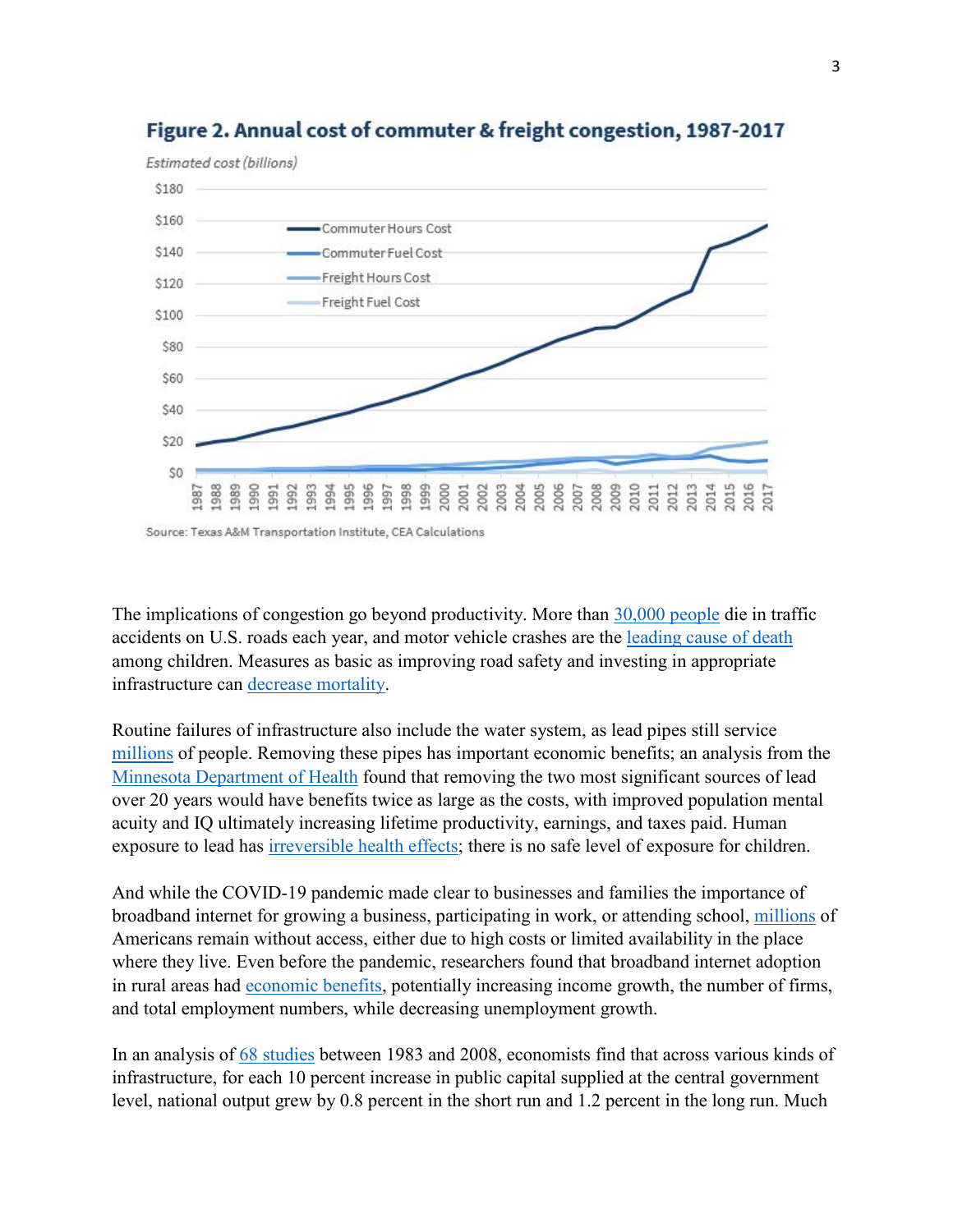of this effect is through supporting productivity: [one analysis](https://www.sciencedirect.com/science/article/abs/pii/0304393289900470) finds that a 1 percent increase in public capital investments in core physical infrastructure had a 0.24 percent increase in productivity. At the same time, public investment in infrastructure spurs private investment; [Pereira \(2001\)](https://journals.sagepub.com/doi/10.1177/109114210102900101) estimates that a public investment of \$1 into electric and gas facilities, transit systems, and airfields leads to a \$2.38 increase in long-term private investment.

Many of the economic gains of infrastructure are concentrated at the bottom of the income distribution, meaning that infrastructure investment can help promote equity. By [one estimate,](https://www.researchgate.net/publication/326151038_To_What_Extent_Can_Long-Term_Investments_in_Infrastructure_Reduce_InequalityTo_what_extent_can_long-term_investments_in_infrastructure_reduce_inequality) a 1 standard deviation (7 percentage point) increase in the growth rate of public investment in highways over a decade would erase almost two-thirds of the increase in income inequality observed between 2000 and 2010. [Another study](https://realestateresearch.frbatlanta.org/-/media/documents/news/conferences/2014/SIDE-workshop/papers/Gibson-Rioja.pdf) concludes that increasing infrastructure spending from 2 percent to 5 percent of GDP increases the wealth share of the bottom quintile from 3.95 percent to 4.49 percent.

## **Infrastructure investment is critical for climate resilience, adaptation, and the facilitation of green technologies**

The Bipartisan Infrastructure Law confronts the reality that the United States needs infrastructure that mitigates and adapts to the immense projected damages of climate change. This requires helping U.S. communities increase their resilience to climate change while also facilitating a move to net zero carbon emissions. After all, infrastructure is necessary to support the growth of clean energy technologies and, therefore, to the success of the broader Build Back Better agenda.

Hurricane Ida, a category 4 storm that hit New Orleans in August of 2021, provides a striking example of the importance of resilience and the ongoing need for continued investment. Despite the severity of Ida, [flooding](https://www.npr.org/2021/08/31/1032804634/new-orleans-levees-hurricane-ida-flooding) was actually limited due to a new storm protection system installed by the Federal government in the wake of Hurricane Katrina, which caused a humanitarian catastrophe—and over [\\$100 billion in damages—](https://www.weather.gov/mob/katrina)when the city's levees failed. Importantly, however, shortcomings in the city's electricity grid meant that millions lost power and hundreds of thousands remained without it for days, leading to at least nine deaths caused by excessive heat during the power outage and producing repair costs estimated at [over \\$2 billion.](https://www.independent.co.uk/climate-change/news/entergy-new-orleans-hurricane-ida-b1926486.html)

The power outages in the wake of Ida, as well as the Texas freeze in early 2021 that left roughly [10 million Texans without](https://www.sciencedirect.com/science/article/pii/S2214629621001997) electricity and cost an [estimated \\$155 billion nationwide,](https://www.accuweather.com/en/winter-weather/damages-from-feb-snowstorms-could-be-as-high-as-155b/909620) highlight the need to modernize the nation's electric grid. One [Department of Energy study](https://www.energy.gov/ne/articles/department-energy-report-explores-us-advanced-small-modular-reactors-boost-grid#:%7E:text=of%20Nuclear%20Energy-,Department%20of%20Energy%20Report%20Explores%20U.S.%20Advanced,Reactors%20to%20Boost%20Grid%20Resiliency&text=The%20U.S.%20Department%20of%20Energy,reinvested%20back%20into%20the%20economy) finds that power outages cost the U.S. economy up to \$150 billion annually. Without careful planning, these costs to the electricity grid [will grow due to](https://www.gao.gov/products/gao-21-346) the increased frequency and severity of extreme events caused by climate change. Investments in electricity transmission can unleash the full potential of renewable energy by enabling more power to be delivered to urban centers from the windiest and sunniest parts of the country, and in turn, save households money and make the economy more resilient. [One estimate](https://cleanenergygrid.org/wp-content/uploads/2020/11/Consumer-Employment-and-Environmental-Benefits-of-Transmission-Expansion-in-the-Eastern-U.S.pdf) finds that investments in the eastern U.S. transmission grid could reduce energy bills by at least 33 percent.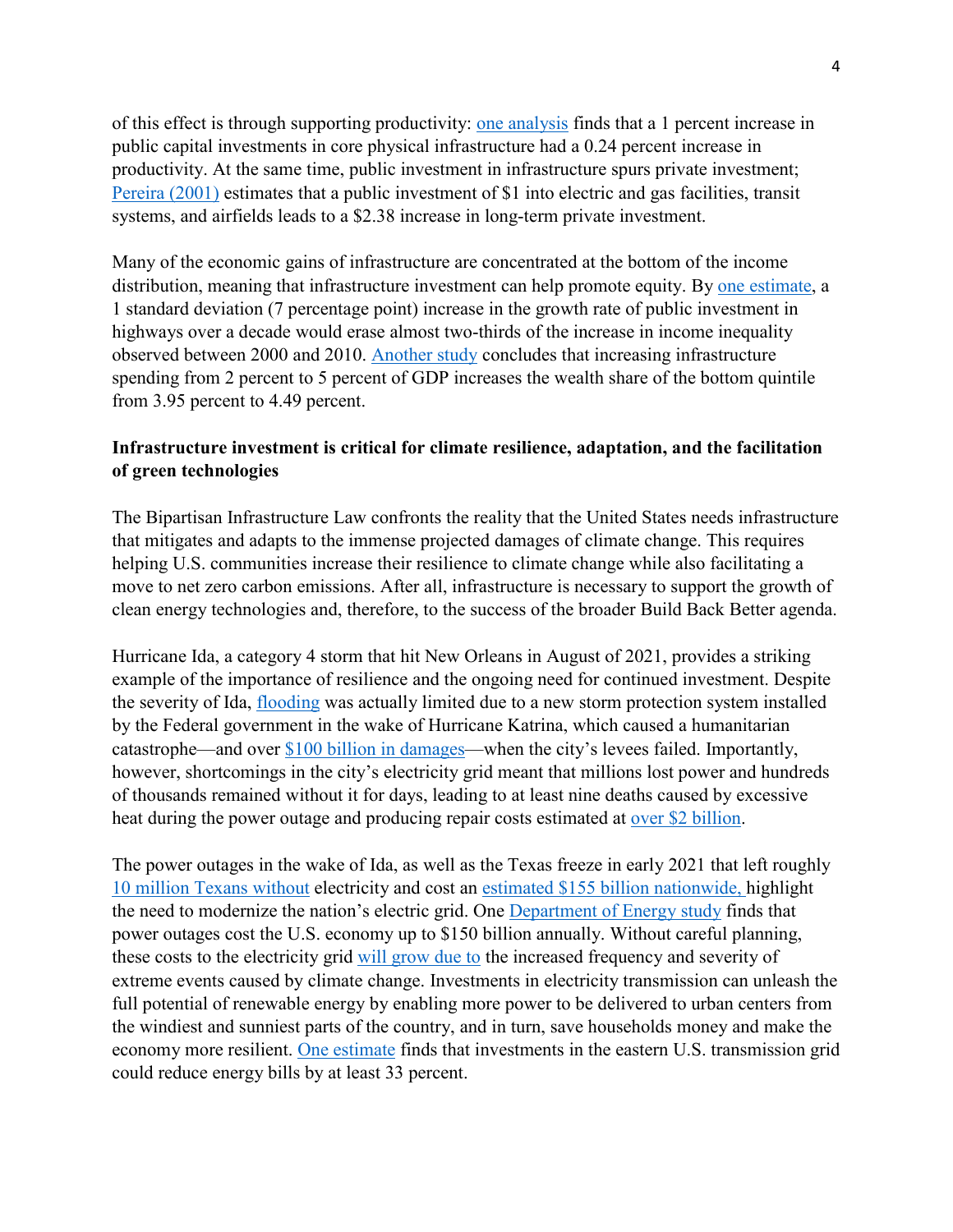Reforming the transportation sector is also critical to addressing climate change. In 2019, [29](https://www.epa.gov/ghgemissions/sources-greenhouse-gas-emissions)  [percent](https://www.epa.gov/ghgemissions/sources-greenhouse-gas-emissions) of U.S. greenhouse gas emissions came from transportation. In order to meet President Biden's climate goals and mitigate damages in the coming decades, the United States will need to move away from fossil fuel-powered vehicles and towards public transit and rail, and electric vehicles (EVs).

While EVs are increasingly [cost-competitive](https://environmenthalfcentury.princeton.edu/sites/g/files/toruqf331/files/2020-12/Princeton_NZA_Interim_Report_15_Dec_2020_FINAL.pdf) with fossil fuel-powered cars, their market shares remain in single digits. For those interested in purchasing electric vehicles, a [major](https://www.consumerreports.org/hybrids-evs/cr-survey-shows-strong-interest-in-evs-a1481807376/) [barrier](https://www.mckinsey.com/industries/automotive-and-assembly/our-insights/charging-ahead-electric-vehicle-infrastructure-demand) is the relatively limited availability of charging stations. Strategic investment can greatly increase the share of people whose car needs can be fulfilled with electric vehicles. Consider Norway, where the Federal government has committed to supporting EVs; last month, [over three-quarters](https://www.reuters.com/business/autos-transportation/tesla-pushes-norways-ev-sales-new-record-2021-10-01/) of total car sales were electric.

Promoting access to public transit can also support the transition to a net zero carbon economy. One estimate from the Department of Transportation (DOT) finds that U.S. bus transit emits an estimated [33 percent lower](https://www.transit.dot.gov/sites/fta.dot.gov/files/docs/PublicTransportationsRoleInRespondingToClimateChange2010.pdf) greenhouse gas emissions per passenger mile than the average U.S. personal vehicle. The same DOT study finds investments in hybrid electric buses would further decrease greenhouse gas emissions.

Reducing emissions not only addresses climate change but also supports health and well-being in ways that will improve productivity now and far into the future. School buses, for example, make up 80 percent of all buses in the United States, and the majority run on diesel, which emits exhaust fumes that are detrimental to human health and can cause [asthma.](https://www.sciencedirect.com/science/article/abs/pii/S0167629611000701) Electrifying the entire U.S. school bus fleet would not only [reduce overall bus emissions by 35](https://www.wri.org/initiatives/electric-school-bus-initiative) percent per year, but in doing so, improve the current well-being and future productivity of American students who would inhale cleaner air on their ride to school. [Austin et al. \(2019\)](https://www.nber.org/papers/w25641) estimate that retrofitting an entire school district's fleet of diesel buses to reduce emissions by 60 to 90 percent can increase English test scores by 0.14 standard deviation when all students ride the bus.

#### **Why now?**

Infrastructure reform is long overdue. We are not only living with broken 20th century roads and bridges, but are missing out on the advances of 21st century, such as state-of-the-art automation and fast broadband. Failing to make these investments hurts the competitiveness of American businesses and the economic security of American families. Now is also the time to invest in infrastructure that supports the move to net zero carbon emissions. By one estimate, every decade of delayed action on climate change [doubles](https://www.tandfonline.com/doi/abs/10.1080/14693062.2019.1615858?journalCode=tcpo20) the cost of decarbonization.

Already, the United States is paying a high price for delaying action to stand up the infrastructure necessary to address climate change. The last seven years have been the warmest on record, and 2020 was tied for [the warmest single year on record.](https://www.nasa.gov/press-release/2020-tied-for-warmest-year-on-record-nasa-analysis-shows) Economic damages from climate change come in multiple forms, including [more intense hurricanes](https://minerva-access.unimelb.edu.au/bitstream/handle/11343/192963/wires_review_revised%20July%2031%202015.pdf?sequence=1&isAllowed=y) that cost billions of dollars in damages every year, drier and hotter conditions that make [forest fires more likely,](https://www.nationalgeographic.com/science/article/climate-change-increases-risk-fires-western-us) and warmer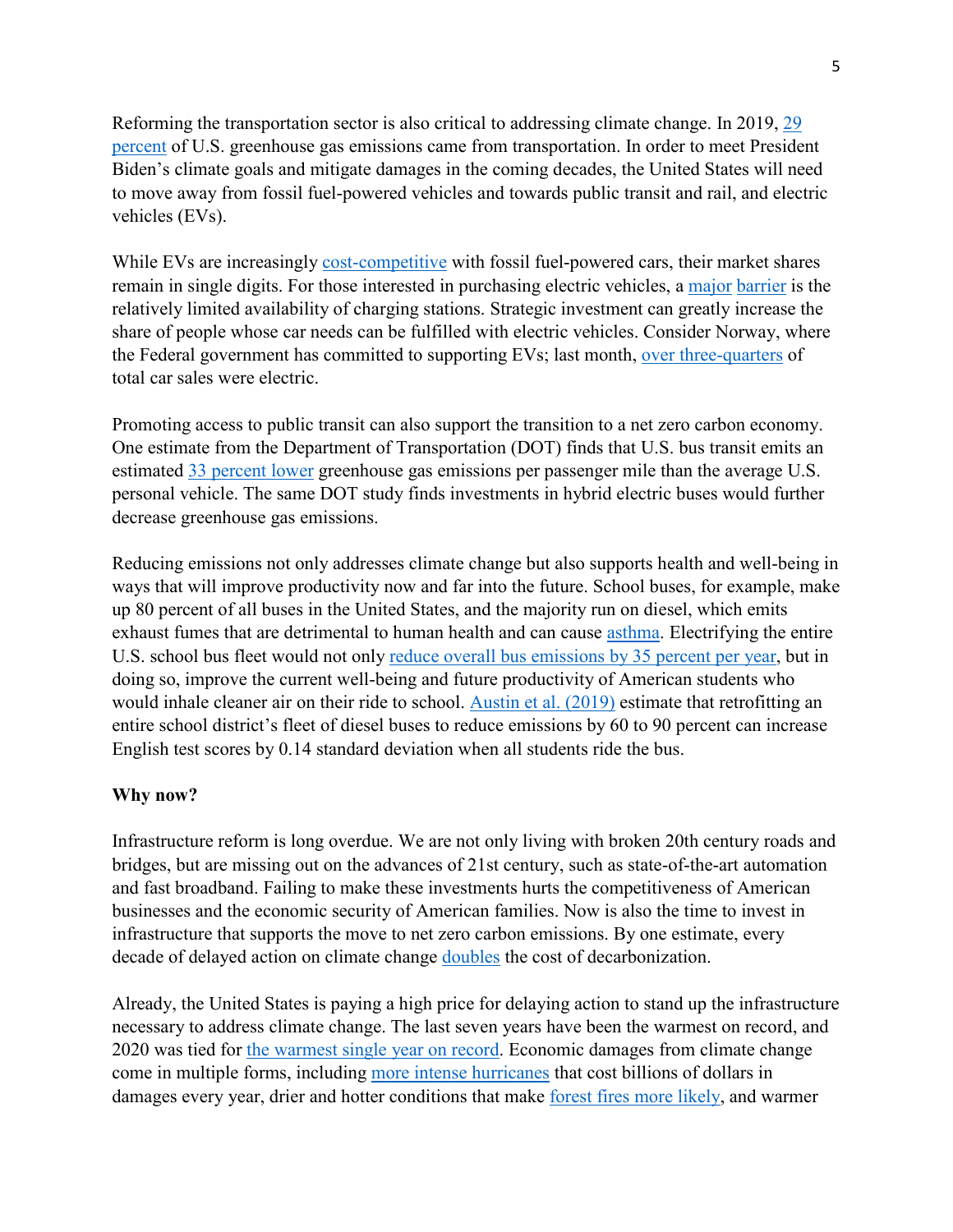weather that [reduces crop yields.](https://www.pnas.org/content/106/37/15594) In 2020, major extreme weather and climate events cost the United States [\\$100 billion.](https://www.ncdc.noaa.gov/billions/time-series) This summer, nearly one in [three Americans](https://www.washingtonpost.com/climate-environment/2021/09/04/climate-disaster-hurricane-ida/) lived in a county hit by a weather disaster. Americans pay for the costs of extreme weather directly, by, for example, fixing flooded basements, but also indirectly, by facing mounting [insurance costs.](https://www.mckinsey.com/industries/financial-services/our-insights/climate-change-and-p-and-c-insurance-the-threat-and-opportunity)

Climate action also provides other benefits, including for health. Heat exposure alone is estimated to cause [12,000 premature deaths](https://agupubs.onlinelibrary.wiley.com/doi/full/10.1029/2019GH000234) annually in the continental United States, 37 [percent](https://www.nature.com/articles/s41558-021-01058-x) of which (between 1991 and 2018) were attributed to anthropogenic climate change. By the end of the century, [deaths from heat exposure](https://agupubs.onlinelibrary.wiley.com/doi/full/10.1029/2019GH000234) are expected to increase by 36,000 per year in a moderate emissions scenario and 97,000 per year in a high emissions scenario. And, local air pollution produced by fossil fuel combustion [causes premature death,](https://www.lancetcountdownus.org/2020-lancet-countdown-u-s-brief/) [exacerbates](http://ugspace.ug.edu.gh/bitstream/handle/123456789/31420/The%20Lancet%20Commission%20on%20pollution%20and%20health.pdf?sequence=1) existing health conditions [\(especially](https://www.aeaweb.org/articles?id=10.1257/jep.33.4.3) [among](https://pubs.aeaweb.org/doi/pdfplus/10.1257/jep.33.1.185) lower-income groups and communities of color)—which can lead to [higher infant mortality](https://www.jstor.org/stable/25053932?seq=1) —and [reduces](https://www.aeaweb.org/articles?id=10.1257/aer.102.7.3652) worker productivity,

Reducing the risks of climate change has important equity implications. Because climate change tends to hit [low income regions and individuals harder,](https://www.journals.uchicago.edu/doi/10.1093/reep/rey024) it widens [existing economic inequality.](https://budget.house.gov/sites/democrats.budget.house.gov/files/documents/House_Testimony_Hsiang_6_10_19_final.pdf) In one [study](https://www.science.org/doi/epdf/10.1126/science.aal4369) estimating the economic damage of climate change in the United States, the poorest decile of counties is projected to suffer median losses that are [9.5 times larger](https://budget.house.gov/sites/democrats.budget.house.gov/files/documents/House_Testimony_Hsiang_6_10_19_final.pdf) than the richest decile of counties, when losses are measured as a percentage of baseline income.

Now is also the time to make these investments from a financing perspective. The costs of borrowing remain at historic lows. Real interest rates—the yield on U.S. Treasury securities less observed inflation—are the price the government pays to borrow money from the private sector, which includes both households and firms. For the first time since 2013, real 10-year interest [rates](https://fred.stlouisfed.org/series/DFII10) on U.S. treasury securities have remained below zero for over a full year. Considering that new government debt would go towards increasing long-term growth, the downsides of increasing the debt are small in comparison to the benefits of this much needed infrastructure. As the [2022 Federal Budget](https://www.whitehouse.gov/wp-content/uploads/2021/05/budget_fy22.pdf) lays out, the burden associated with the debt is the level of interest payments; given low interest rates, additional capital investments would be affordable. Low rates are also a signal of the market's confidence that the U.S. government will continue to pay its debts on time.

Though under some circumstances, deficit-financed funding can decrease long-term output by crowding out private investment, the current availability of funds for private actors signals that crowd-out is [unlikely.](https://www.cbo.gov/publication/57038#:%7E:text=Over%20the%20next%20few%20years%2C%20that%20crowding%20out%20of%20private%20investment%20would%20be%20much%20smaller%20than%20it%20would%20be%20otherwise%20because%20economic%20conditions%20brought%20about%20by%20the%20pandemic%20will%20cause%20short-term%20interest%20rates%20to%20remain%20near%20zero%2C%20CBO%20projects.) Low rates indicate that there is sufficient supply of capital to meet demand and that businesses are not struggling to find funding. In fact, corporate profits are at an [all-time](https://fred.stlouisfed.org/series/CP)  [high](https://fred.stlouisfed.org/series/CP) (up 37 percent since the fourth quarter of 2019), another indication that debt-servicing costs are not prohibitive. All of this suggests that markets are willing to lend funds to the government so that it can make economically important investments.

#### **Conclusion**